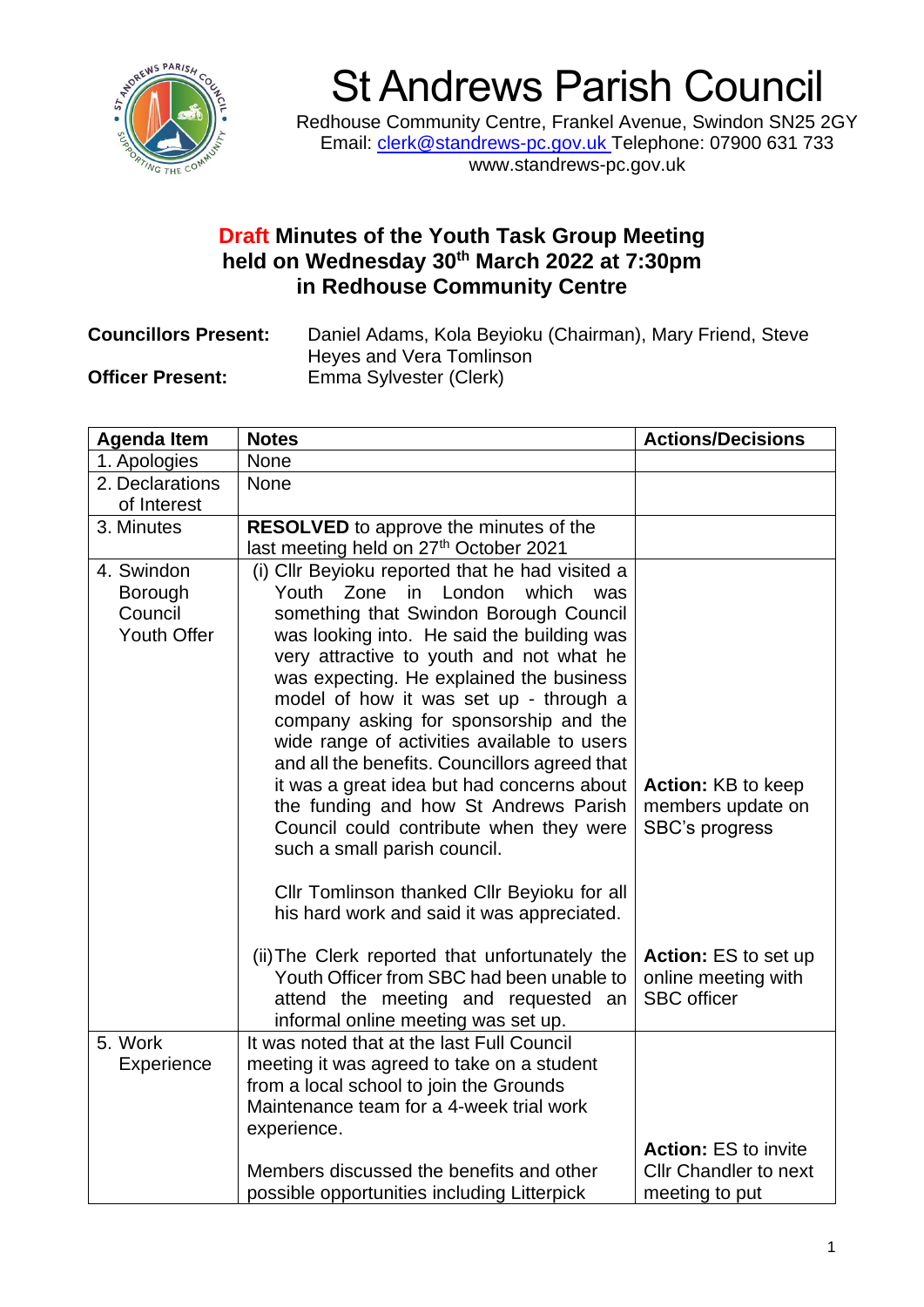

## St Andrews Parish Council

Redhouse Community Centre, Frankel Avenue, Swindon SN25 2GY Email: [clerk@standrews-pc.gov.uk](mailto:clerk@standrews-pc.gov.uk) Telephone: 07900 631 733 www.standrews-pc.gov.uk

|                               | events to encourage youth to take pride in<br>where they live.                                                                                                                                                                                                                                                                                                                                                    | together a Litterpick<br>plan.                                                                                                       |
|-------------------------------|-------------------------------------------------------------------------------------------------------------------------------------------------------------------------------------------------------------------------------------------------------------------------------------------------------------------------------------------------------------------------------------------------------------------|--------------------------------------------------------------------------------------------------------------------------------------|
| 6. Youth<br><b>Activities</b> | SH reported that he had been in contact with<br>All Stars who would be able to provide taster<br>sessions in girls and boys football and BEST<br>who offer several activities that help grow<br>confidence.                                                                                                                                                                                                       |                                                                                                                                      |
|                               | ES reported that she had been in contact with<br>Youth Action Wiltshire who had advised that<br>the parish council should first look at<br>providing events through an external provider<br>as they would have all the necessary policies<br>in place and qualified staff. If the parish<br>council decides in the future to run a youth<br>club or take on staff, they would be able to<br>assist with training. |                                                                                                                                      |
|                               | KB reported on mentoring and the benefits to<br>individuals. Members felt that at this present<br>time it was not something the parish council<br>could provide.                                                                                                                                                                                                                                                  |                                                                                                                                      |
|                               | Members discussed information provided and<br>agreed it would be best to initially hold several<br>sessions over the summer holidays providing<br>a range of activities delivered by an external<br>company.                                                                                                                                                                                                      | <b>Action: ES to obtain</b><br>quotes from different<br>providers.                                                                   |
| 7. Youth<br><b>Strategy</b>   | Members agreed that the working group was<br>just at the beginning of developing a youth<br>strategy and this would follow.                                                                                                                                                                                                                                                                                       |                                                                                                                                      |
|                               | Members discussed the importance of<br>communication and consulting with the local<br>children/young adults.                                                                                                                                                                                                                                                                                                      | <b>Action: ES to obtain</b><br>details of relevant<br>contacts at local<br>schools/groups/PCSO<br>and invite to a future<br>meeting. |
| 8. Finance                    | The Clerk reported that there was £4000 in<br>Earmarked Reserves for Youth Provision.                                                                                                                                                                                                                                                                                                                             |                                                                                                                                      |
|                               | Members discussed the possibility of extra<br>funding from grants.                                                                                                                                                                                                                                                                                                                                                | <b>Action: ES to</b><br>investigate available<br>grants                                                                              |
| 9. Date of Next<br>Meeting    | Wednesday 11 <sup>th</sup> May 2022 at 7:30pm in the<br>Parish offices.                                                                                                                                                                                                                                                                                                                                           | <b>Action: ES</b>                                                                                                                    |